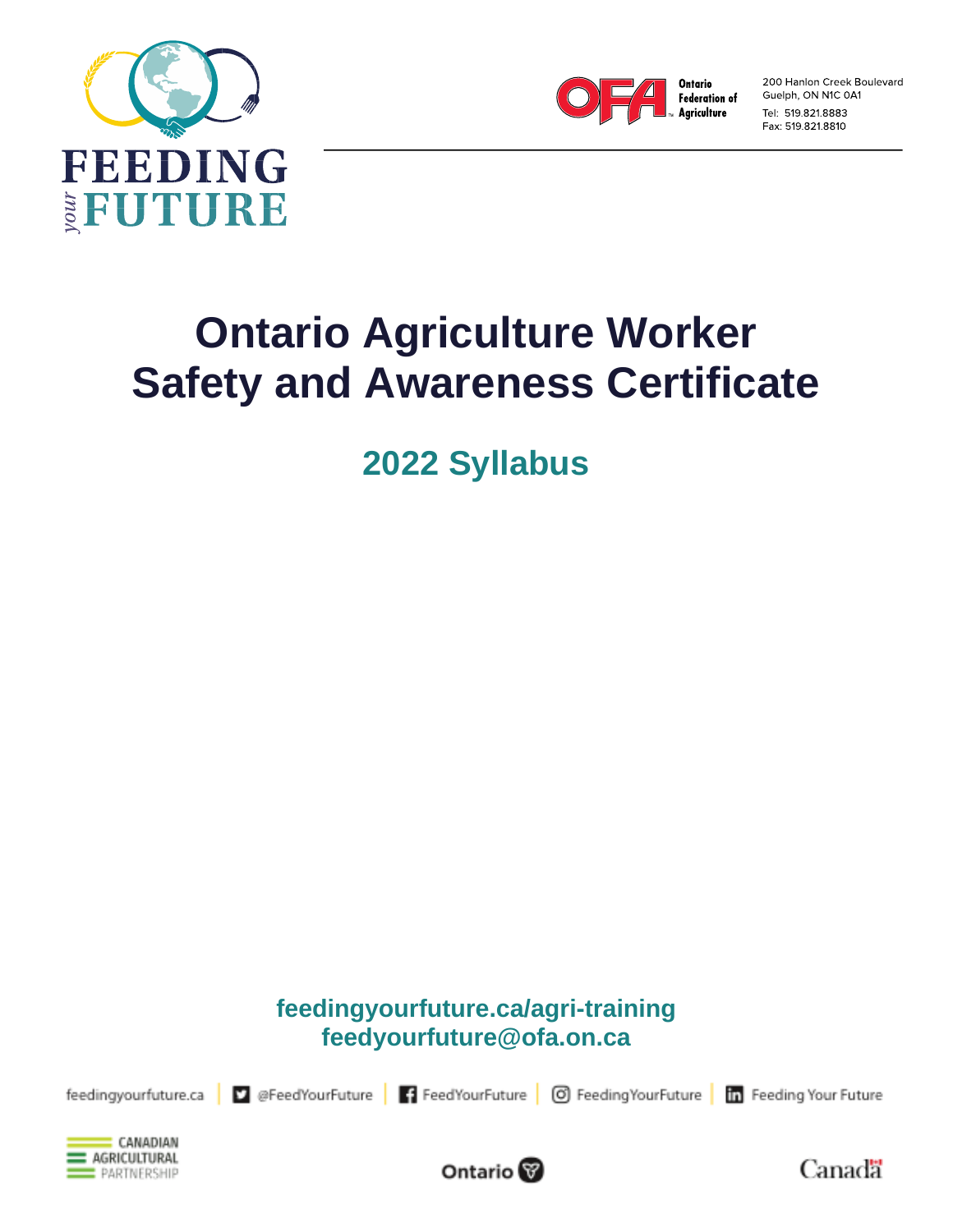# **Ontario Agriculture Worker Safety and Awareness Certificate**

# **Course Overview**

Ontario farm families rely on their workforce to help provide a safe and secure farm environment to raise livestock and produce food, in order to maintain a strong and reliable food supply. These e-learning modules are designed to help educate and train potential new employees or workers returning to the agriculture, food and agri-business sectors.

# **Course Description**

This online certificate includes several e-learning modules designed to provide:

- a broad overview of health and safety on a farm;
- an introduction to farm equipment and hand tool operation and safety;
- an introduction to both crop farm operations and livestock farm operations, including appropriate safety measures; and
- an overview of mental wellness in agriculture.

The online modules are for individuals in Ontario that are new to the agriculture industry or in need of a refresher course. No previous education in the agri-food industry is necessary. These modules will give you more confidence in your abilities and knowledge of agriculture to prepare you for success.

# **Course Format**

- The course will take approximately 10-12 hours to complete
- Online modules can be completed individually at any time, at your own pace
- Quizzes are placed throughout the modules to test your progress
- All modules must be completed to obtain the certificate
- Modules will be available for one year from the registration date

## **Course Registration**

- Enrollment is easy through an online registration process
- This certificate is valued at \$299. It is currently being offered at the discounted rate of \$99+HST for up to 5 employees of an organization or business.
- A volume discount rate is available for high-school or post-secondary education students for \$79+HST. Contact the Business Development Centre directly at [rcabc@uoguelph.ca](mailto:rcabc@uoguelph.ca) or 1-866-222-9682.

## **Online Modules**

- Introduction: Careers in Agriculture
- Agricultural Worker Health and Safety Regulations
- Agricultural Workplace Hazards
- Farm Equipment Operation and Safety
- Livestock Production Safety
- Crop Production Safety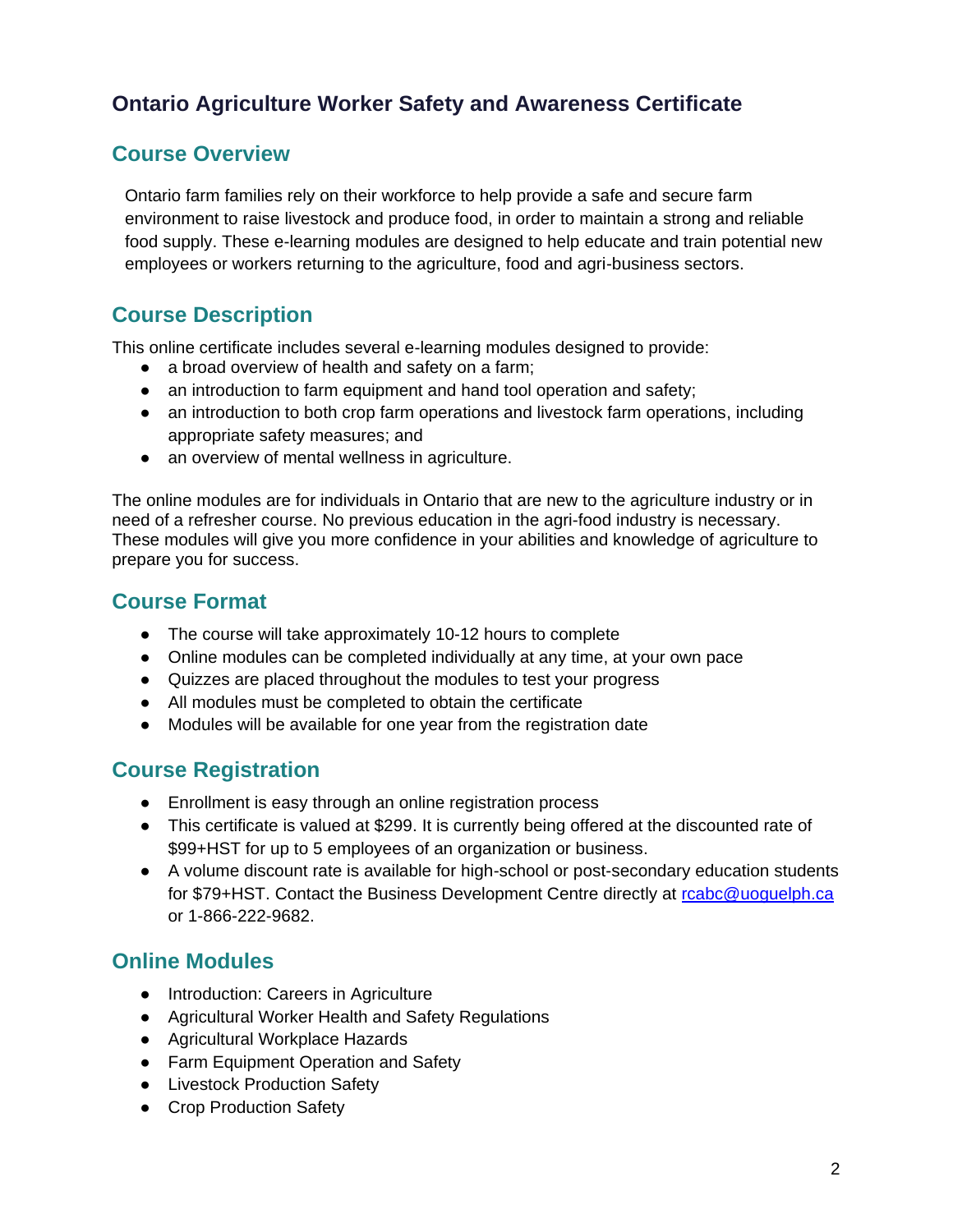- Personal Protective Equipment (PPE)
- Mental Wellness in Agriculture
- Hand Tool Operation and Safety

# **Course Providers**

This training was developed by the Ontario Federation of Agriculture in collaboration with the University of Guelph Ridgetown Campus and the Ontario Agricultural College, Workplace Safety & Prevention Services, the University of Manitoba, AgCareers.com, and the Canadian Agricultural Human Resource Council. The training is part of a workforce development initiative, [Feeding Your Future: Connecting Ontario's Agri-Food Workforce.](https://feedingyourfuture.ca/) This project was funded by the Canadian Agricultural Partnership, a five-year federal-provincial-territorial initiative.

# **Introduction Module 1: Careers in the Agricultural Sector**

This module provides a brief overview of some of the careers available in the agricultural sector and the resources available to learn more about career options.

## **Time to complete: 10 minutes**

#### **Learning Outcomes:**

- Understand the modules offered in the course
- Explore various career opportunities available in the agri-food sector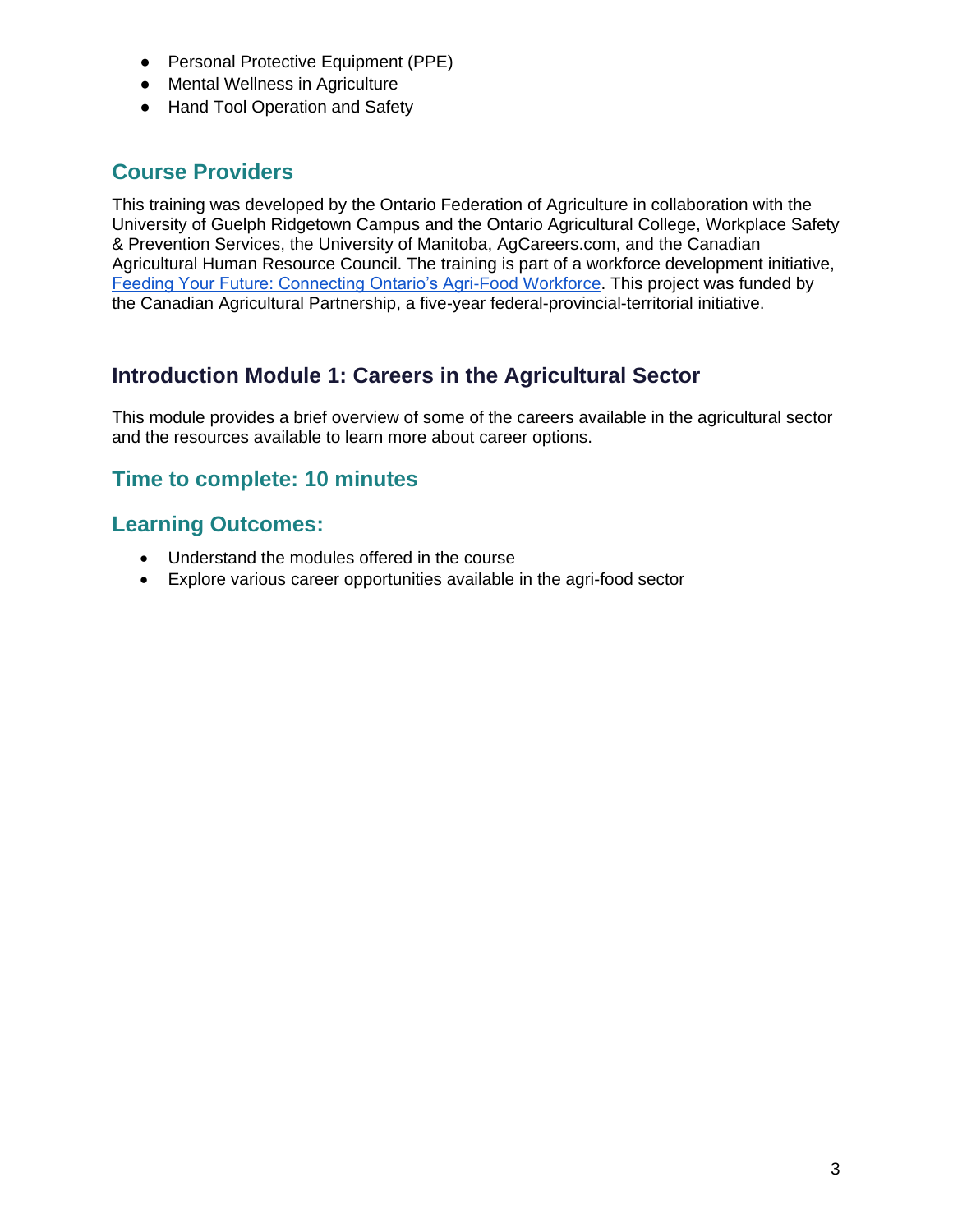# **Module 2: Agriculture Worker Health and Safety Regulations**

This module provides an overview of the health and safety regulations outlined in the Occupational Health and Safety Act (OHSA), as well as identifying workplace hazards and how to work safely.

#### **Time to complete: 60-90 minutes**

#### **Learning Outcomes:**

- Understand the Occupational Health & Safety Act (OHSA) and regulations
	- The role and main principle of the OHSA
	- The general rights and duties of employers and workers
	- The official definitions of a worker, new worker, vulnerable worker and workplace
- Understand employer responsibilities under the OHSA:
	- Employers must provide information, training and supervision for employees to perform their jobs safely
	- Employers must develop an occupational health and safety policy and program for workplaces with six or more regularly employed workers
	- Employers are responsible for a range of legal duties
	- Employers must conduct monthly inspections, participate in accident investigations and ensure that managers and supervisors understand their role in the event of a complaint or incident
- Identify worker responsibilities:
	- Workers must evaluate potential risks on a job site to prevent work-related injuries and illnesses
	- $\circ$  Understand the hazards associated with equipment, mental health, physical injury, and chemicals
	- The right to know about hazards in the workplace, the right to participate in decisions about health and safety in the workplace and the right to refuse unsafe work under the OHSA
	- The duty to follow procedures and instructions provided by employers
	- The duty to report any potential hazards, or injuries that have occurred
- Awareness of how to prepare for workplace emergencies
- Understand how to work alone safely and the dangers associated with working independently

- Farm Safety Legislation [https://www.wsps.ca/Farm-Safety-Legislation/OH-and-S-](https://www.wsps.ca/Farm-Safety-Legislation/OH-and-S-Act.aspx)[Act.aspx](https://www.wsps.ca/Farm-Safety-Legislation/OH-and-S-Act.aspx)
- Farm Safety Training <https://www.wsps.ca/farm-safety-training/farm-safety.aspx>
- Vulnerable Workers Safety Awareness [https://www.wsps.ca/Information-](https://www.wsps.ca/Information-Resources/Topics/Vulnerable-Workers.aspx)[Resources/Topics/Vulnerable-Workers.aspx](https://www.wsps.ca/Information-Resources/Topics/Vulnerable-Workers.aspx)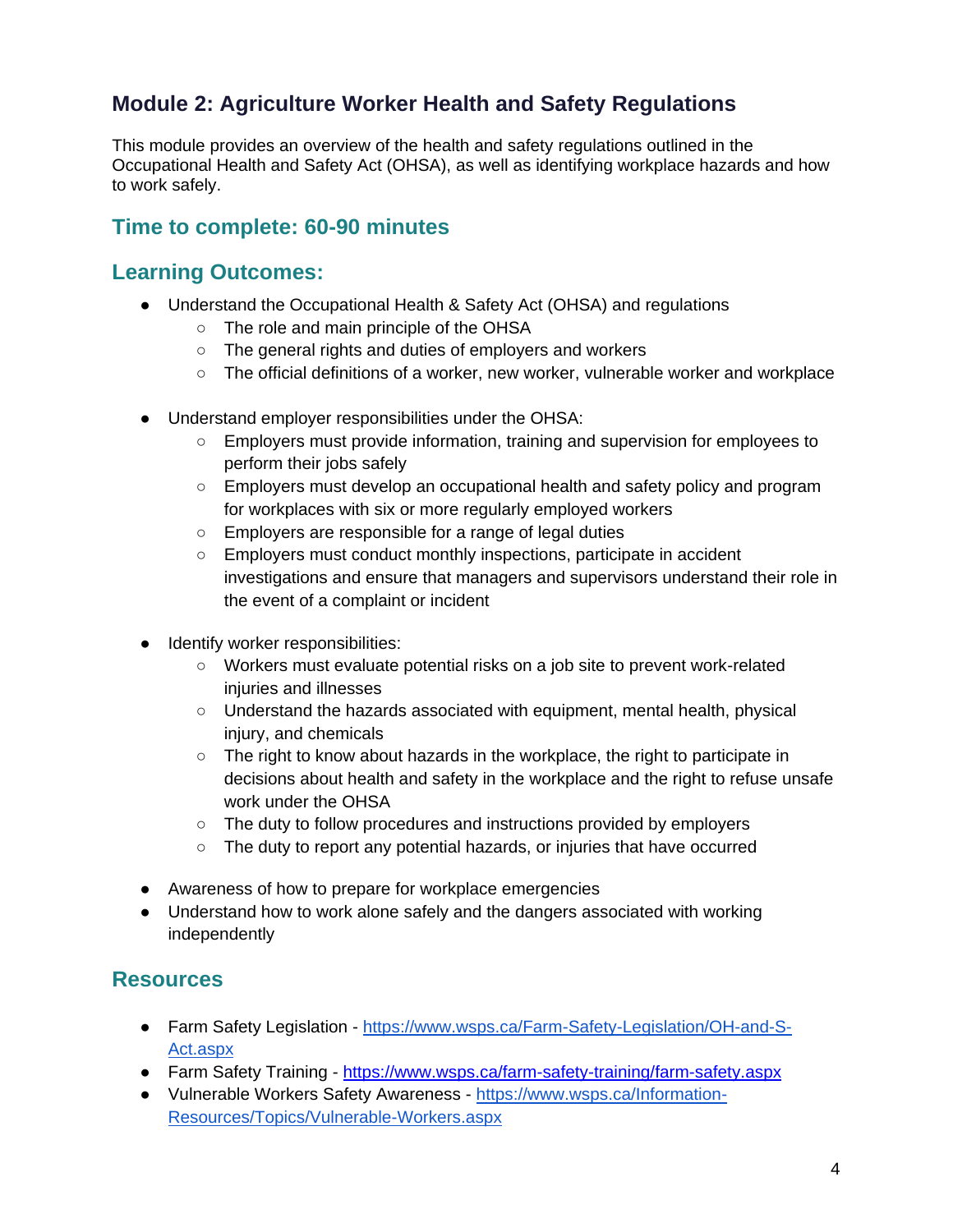# **Module 3: Agricultural Workplace Hazards**

This module provides an overview of hazards defined under the Ontario Health and Safety Act (OHSA), how to identify them, and how to address situations where they may exist.

## **Time to complete: 60-90 minutes**

## **Learning Outcomes:**

- Describe and identify a hazard
	- The OHSA definition of a hazard, including the difference between a safety and health hazard
- Understand the rights and responsibilities of everyone in the workplace
	- $\circ$  The roles and responsibilities of working with hazardous materials for employers, supervisors and workers
	- The responsibility of the employer to take every reasonable precaution to protect employees by assessing, identifying, controlling and/or eliminating all of the hazards identified
	- The responsibility of the employer to provide proper safety training
	- The responsibility of workers to abide by training regulations, report hazards and utilize proper protective equipment
- Awareness of how prevalent hazards are in an agricultural workplace
- Understand how to assess hazards through inspection, reporting, investigation and conducting a job hazard assessment
- Identify hazardous materials and recognize when they are present
	- $\circ$  How to recognize hazards in your workplace by asking others, reading product labels and signs, and staying attentive during health and safety training
- Describe the six types of hazards and how to work safe in a hazardous environment
	- Categories of hazards include: biological, chemical, physical (e.g. noise, heat, cold), musculoskeletal disorder and psychosocial
- Explain the procedure for dealing with workplace hazards
	- Understanding Job Safety Analysis: the process to stop and think about what hazards may be present when a job is new or unfamiliar
- Understand the role of the Internal Responsibility System (IRS) that acknowledges the shared responsibility of employers and workers

- WHMIS 2015 GHS information [https://www.wsps.ca/information](https://www.wsps.ca/information-resources/topics/WHMIS-2015.aspx)[resources/topics/WHMIS-2015.aspx](https://www.wsps.ca/information-resources/topics/WHMIS-2015.aspx)
- Occupational Health and Safety Practices [https://www.wsps.ca/information](https://www.wsps.ca/information-resources/research/occupational-h-s-practices.aspx)[resources/research/occupational-h-s-practices.aspx](https://www.wsps.ca/information-resources/research/occupational-h-s-practices.aspx)
- Health Hazards in Agriculture [https://agsci.oregonstate.edu/mycas/section-3-](https://agsci.oregonstate.edu/mycas/section-3-%E2%80%93-occupational-health/chapter-3-health-hazards-agriculture) [%E2%80%93-occupational-health/chapter-3-health-hazards-agriculture](https://agsci.oregonstate.edu/mycas/section-3-%E2%80%93-occupational-health/chapter-3-health-hazards-agriculture)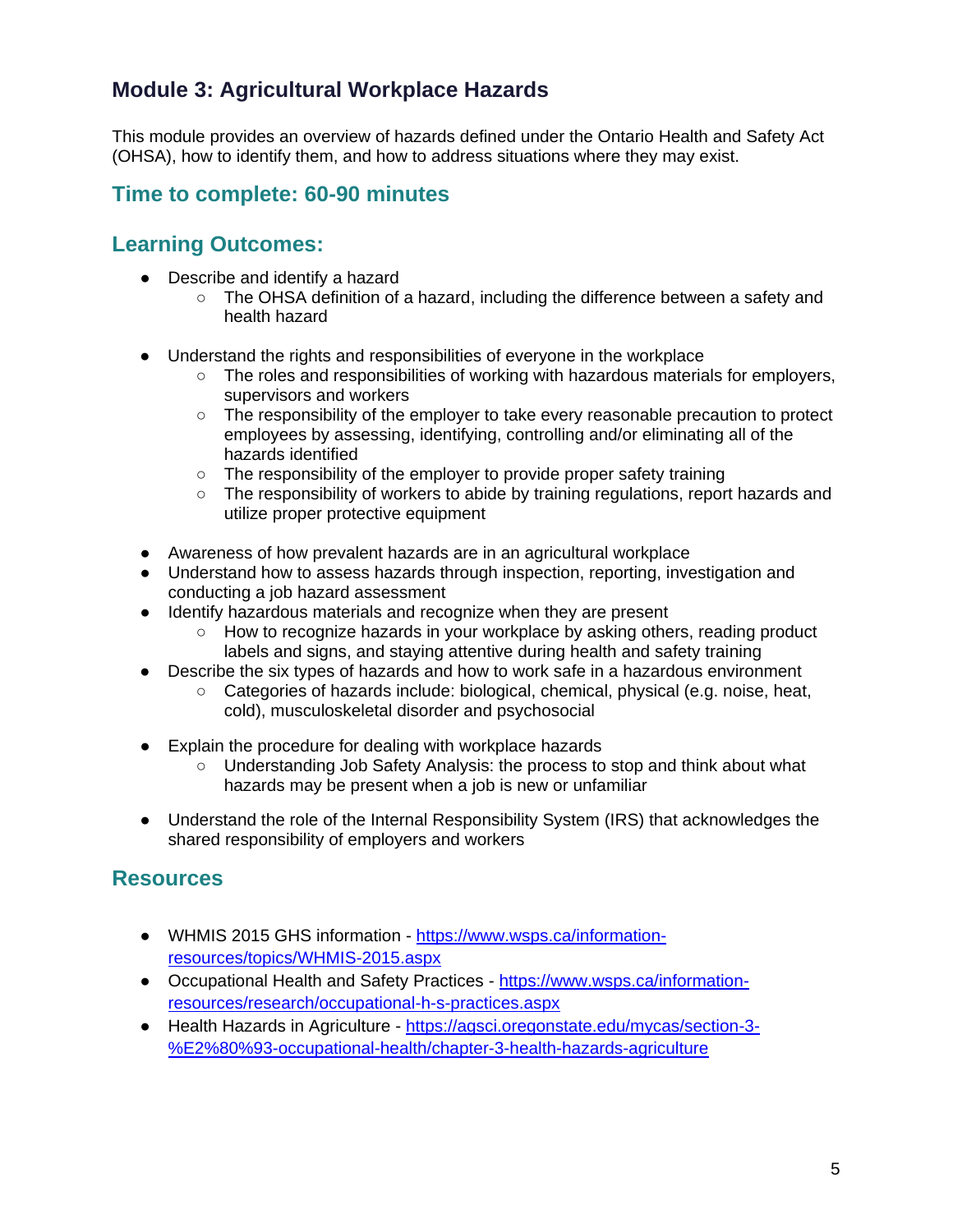# **Module 4: Farm Equipment Operation and Safety**

This module improves understanding of how to operate farm equipment and raises awareness of the risks and hazards surrounding farm equipment.

# **Time to complete: 60 minutes**

#### **Learning Outcomes:**

- Understand employer responsibilities related to farm equipment
	- The obligations of employers to protect worker safety with proper supervision and training
	- While the employer takes primary responsibility for safety in the workplace, workers are also responsible for reporting hazards and maintaining safety
- Understand the precautions to use when operating a tractor
	- The role of lockout procedures and the significance of cutting off power to equipment before maintenance checks
	- The role of shields and guards as a protective measure
- Describe hazards associated with farm equipment
	- Identifying potential injury points when operating various equipment
	- Springs and hydraulic systems
	- The specific safety steps of parking and powering down large equipment, including hitched attachments
- Describe how to safely operate tractors and other self-propelled farm equipment
	- Basic traffic considerations when operating equipment on public roads
		- Factors to consider when hitching and pulling attachments
- Understand the responsibility of road safety as an equipment operator
	- Awareness of drivers anxious to pass at unexpected or dangerous times
		- The road safety action list to ensure safety for all motorists

- Lockout procedures, farming operations [https://www.ontario.ca/document/health-and](https://www.ontario.ca/document/health-and-safety-farming-operations/lockout-procedures-farming-operations)[safety-farming-operations/lockout-procedures-farming-operations](https://www.ontario.ca/document/health-and-safety-farming-operations/lockout-procedures-farming-operations)
- Highway Traffic Act <https://www.ontario.ca/laws/statute/90h08>
- Farm Implements Act <https://www.ontario.ca/laws/statute/90f04>
- Farm Implements on the Road <https://ofa.on.ca/resources/farm-implements/>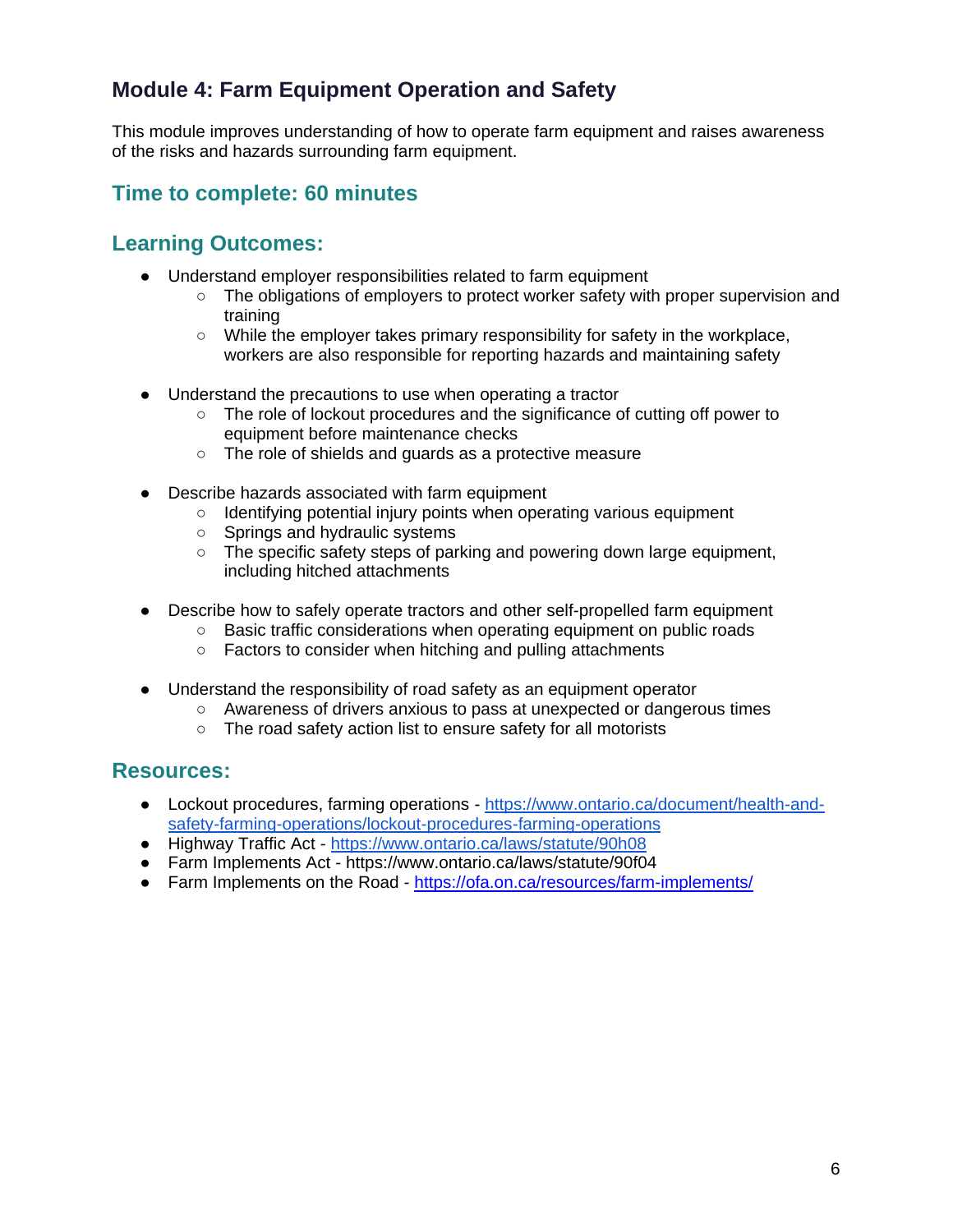# **Module 5: Livestock Production Safety**

This module provides information on the risks of working with livestock, how to approach and manage animals, as well as the differences across Ontario livestock farms.

# **Time to complete: 60 minutes**

#### **Learning Outcomes:**

- Define the animal handling and safety Codes of Practice
	- The Codes of Practice are nationally developed guidelines for the welfare of farm animals
	- The difference between required and recommends practices in the Code
	- $\circ$  The importance of being on guard, especially when working with large animals
- Understand animal handling hazards and employer and worker responsibilities
	- Suggested precautions to reduce the chances of an unpredictable or aggressive animals
- Understand animal characteristics, behaviour and best handling practices
	- How to monitor stress in animals
	- Visual limitations that may spook an animal
	- The dangers of maternal instincts and territorial behaviours
- Understand the process of approaching and moving animals
	- The flight zone of an animal
	- Approaching animals safely
	- Moving the herd in the pasture and through chutes
- Awareness of specific animal hazards in bulls and poultry
- Describe animal health and management basics
	- Managing and preventing sick and injured animals and zoonotic diseases
	- Implementing medical treatments

- Codes of Practice for the handling of farm animals [https://www.nfacc.ca/codes-of](https://www.nfacc.ca/codes-of-practice)[practice](https://www.nfacc.ca/codes-of-practice)
- Ontario government large animal handling [https://www.ontario.ca/document/health](https://www.ontario.ca/document/health-and-safety-farming-operations/large-animal-handling)[and-safety-farming-operations/large-animal-handling](https://www.ontario.ca/document/health-and-safety-farming-operations/large-animal-handling)
- [https://www.bistrainer.com/store/canadian-agricultural-safety-association](https://www.bistrainer.com/store/canadian-agricultural-safety-association-store/productdetails/dairy-worker-safety-orientation-series-bundle)[store/productdetails/dairy-worker-safety-orientation-series-bundle](https://www.bistrainer.com/store/canadian-agricultural-safety-association-store/productdetails/dairy-worker-safety-orientation-series-bundle)
- [https://www.nfacc.ca/pdfs/pullets\\_and\\_laying\\_hens\\_code\\_of\\_practice.pdf](https://www.nfacc.ca/pdfs/pullets_and_laying_hens_code_of_practice.pdf)
- <https://www.grandin.com/behaviour/principles/flight.zone.html>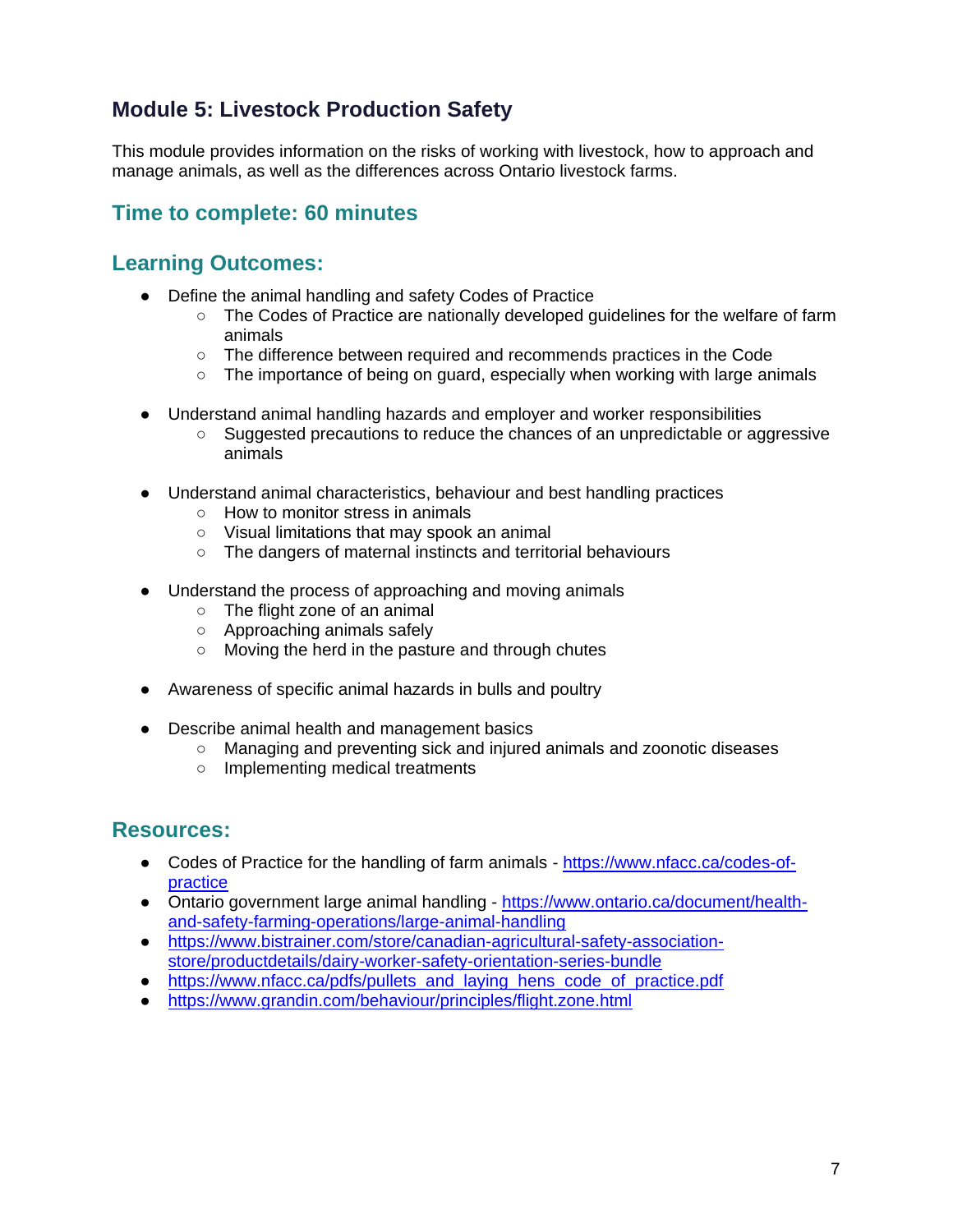# **Module 6: Crop Production Safety**

This module provides information on the various types of crops grown in Ontario and the climatic and soil conditions needed to grow these crops. Crop input safety and grain bin hazards are also covered.

# **Time to complete: 60 minutes**

#### **Learning Outcomes:**

- Identify the crops grown in Ontario
	- The role Ontario crops have in producing many consumer goods
	- The 7 categories of crops that can be grown in Ontario
	- Overview of cropping seasons in Ontario, including when crops are planted and harvested and storage options
- Understand the hazards of grain bins
	- $\circ$  The hazards associated with entering a grain bin and how to implement safety precautions
- Describe the hazards of working with pesticides and fertilizer
	- The definition of pesticides, types of pesticides and why they are used
	- The importance of following pesticide labels for safety
	- The role of fertilizers to provide nutrients for crop growth
	- The dangers of Anhydrous Ammonia and the role of PPE
- Awareness of the hazards and precautions associated with manure usage and storage
	- $\circ$  The gases in manure that are toxic and can lead to fatality
	- $\circ$  The danger of manure storage, including a liquid manure pit and a manure tanker
- Describe the impact of weather and seasonality on crop production
	- The role of rainfall and appropriate temperatures to grow crops
	- The significance of soil health and the role of Best Management Practices (BMPs)
	- The link between agriculture and climate change

- Ontario crops <http://www.omafra.gov.on.ca/english/stats/census/summary.htm>
- Crop production [https://www.ic.gc.ca/app/scr/app/cis/gdp](https://www.ic.gc.ca/app/scr/app/cis/gdp-pid/111;jsessionid=0001biyNkKB-6IYHSU8DdudwOQs:-219PGL?wbdisable=true)[pid/111;jsessionid=0001biyNkKB-6IYHSU8DdudwOQs:-219PGL?wbdisable=true](https://www.ic.gc.ca/app/scr/app/cis/gdp-pid/111;jsessionid=0001biyNkKB-6IYHSU8DdudwOQs:-219PGL?wbdisable=true)
- What are crops used for [https://www.nal.usda.gov/afsic/industrial-energy-and-non](https://www.nal.usda.gov/afsic/industrial-energy-and-non-food-crops)[food-crops](https://www.nal.usda.gov/afsic/industrial-energy-and-non-food-crops)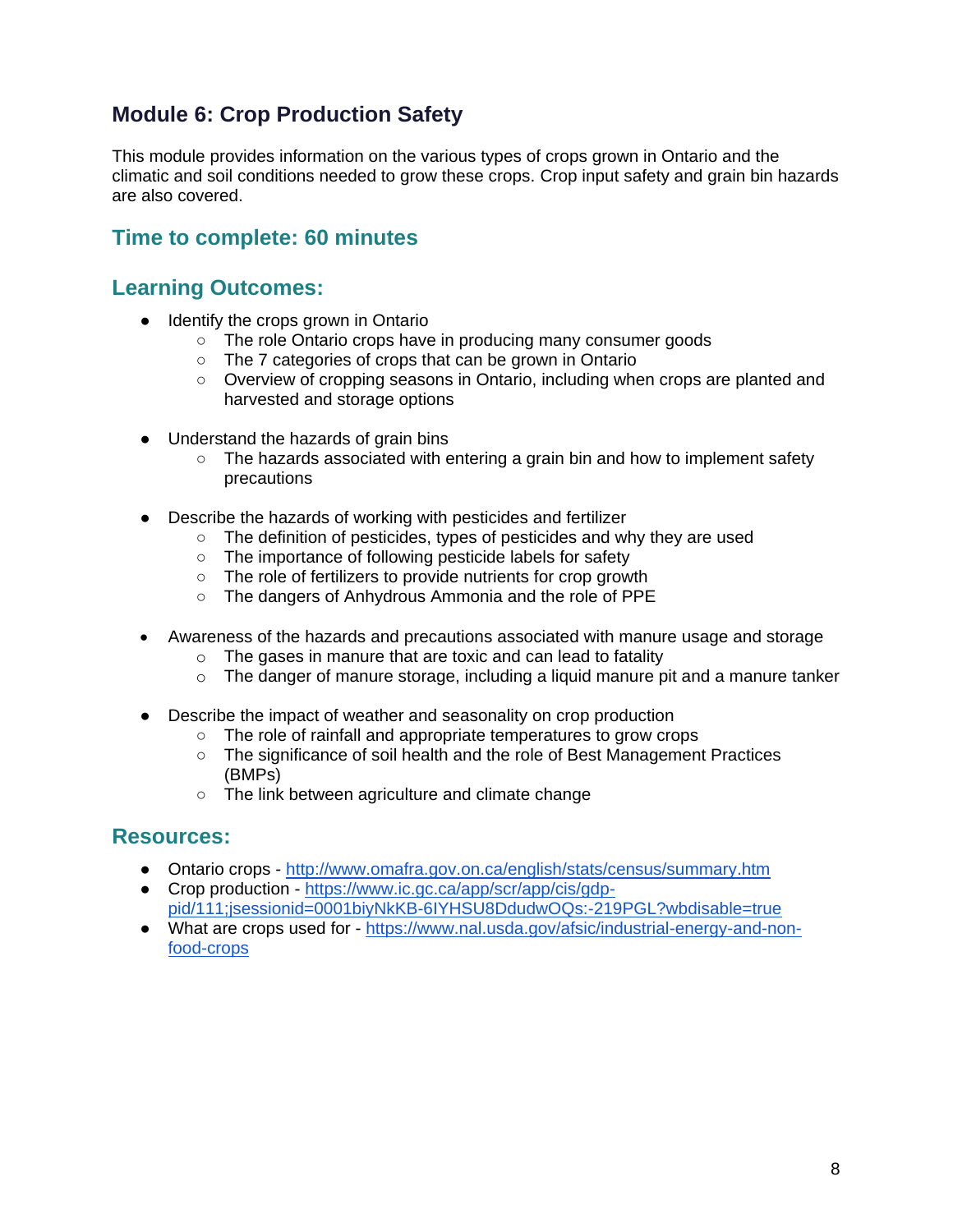# **Module 7: Personal Protective Equipment (PPE)**

This module highlights the importance of using proper personal protective equipment (PPE) and the role it has in protecting both workers and livestock.

#### **Time to complete: 60-90 minutes**

#### **Learning Outcomes:**

- Understand how to control hazards
	- The Hierarchy of Controls, including: elimination, substitution, engineering controls, administrative controls and PPE
	- PPE should not be the only method to reduce exposure
- Identify what PPE is and the role of a PPE program
	- Specific examples of PPE and their use
	- The components of a PPE program
	- Hazards are not eliminated with the use of PPE
	- Employees must know how to properly fit, inspect and maintain the equipment
- Describe what biosecurity is and measures to implement biosecurity
	- PPE can help reduce the spread of disease among humans and livestock
	- $\circ$  Farm visitors must be presented with a farm's biosecurity measures upon arrival
	- Minimize visitor exposure to prevent disease spread

- Coronavirus disease: prevention and risks [www.canada.ca/en/public](https://www.canada.ca/en/public-health/services/diseases/2019-novel-coronavirus-infection/prevention-risks.html)[health/services/diseases/2019-novel-coronavirus-infection/prevention-risks.html](https://www.canada.ca/en/public-health/services/diseases/2019-novel-coronavirus-infection/prevention-risks.html)
- Customer service/retail protocols [www.ccohs.ca/images/products/pandemiccovid19/pdf/retail.pdf](https://www.ccohs.ca/images/products/pandemiccovid19/pdf/retail.pdf)
- Mental Health and Wellness [ofa.on.ca/issues/mental-health/](https://ofa.on.ca/issues/mental-health/)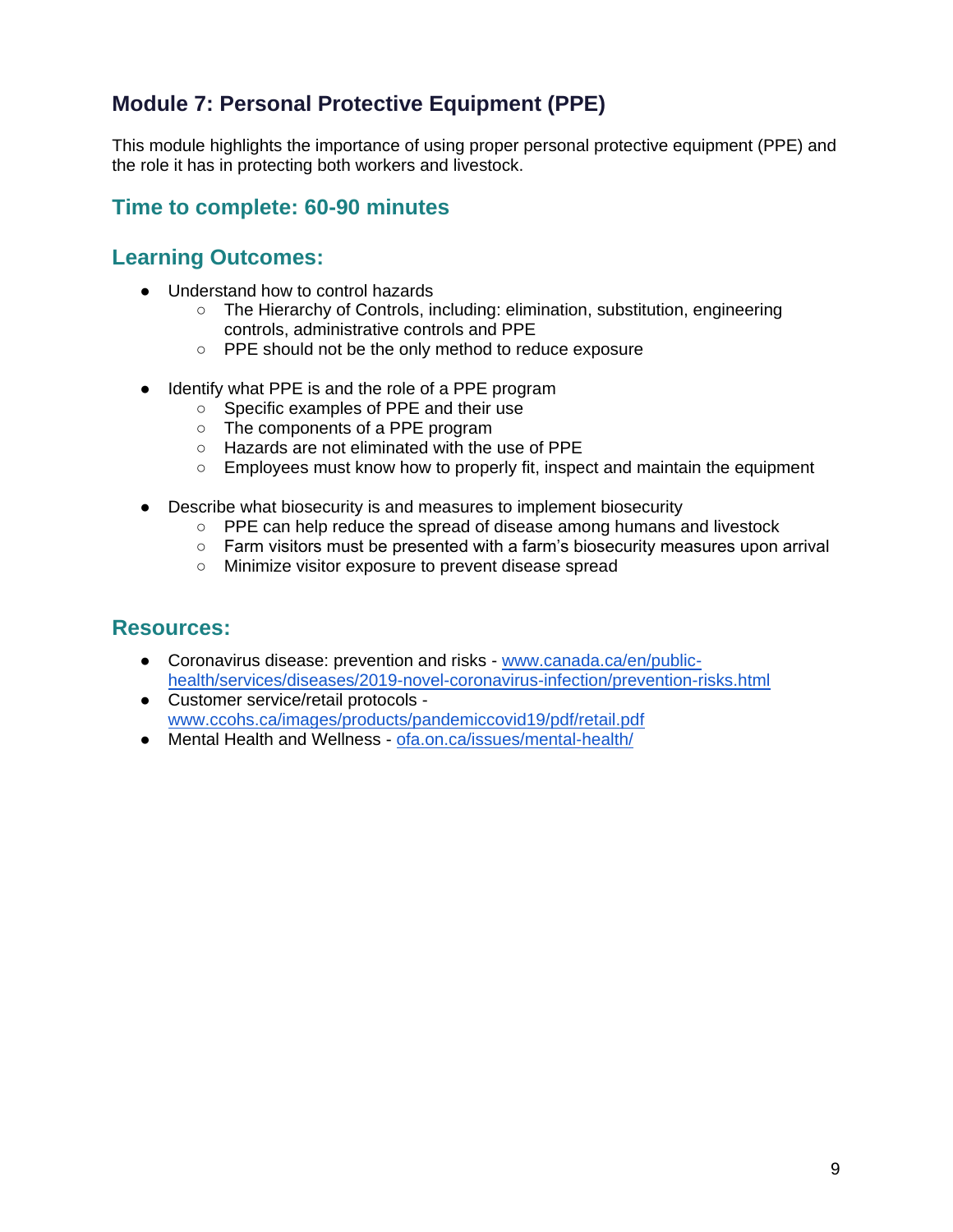# **Module 8: Mental Wellness in Agriculture**

This module highlights the role of mental wellness in an agricultural workplace, the unique factors the agricultural community faces that can contribute to poor mental health and challenges in seeking mental health support. Methods of support and resources are provided.

#### **Time to complete: 60-90 minutes**

#### **Learning Outcomes:**

- Understand the relevance of mental wellness in the agriculture sector
	- $\circ$  The prevalence of depression, anxiety and high stress in the farming population
	- o The difference between mental health and mental illness
- Awareness of mental health and wellness on the farm
	- o The stigma of mental health in agriculture impacts accessing healthcare
	- o Unique causes of stress in an agricultural workplace
- Describe signs of distress in the workplace
	- o Identifying burnout and the symptoms associated with burnout
- Identify barriers to accessing help
	- o Occupational stressors, social stigma, access and availability and isolation and loneliness all contribute
- Understand how to provide and seek support for mental health
	- o Support colleagues by normalizing the conversation about mental health
	- $\circ$  The eight domains of well-being
	- o Options of professional help and support

- FCC Rooted in Strength [https://www.fcc-fac.ca/fcc/knowledge/wellness/mental-health](https://www.fcc-fac.ca/fcc/knowledge/wellness/mental-health-publication-e.pdf)[publication-e.pdf](https://www.fcc-fac.ca/fcc/knowledge/wellness/mental-health-publication-e.pdf)
- Canadian Mental Health Association: mental health in the agriculture industry <https://ontario.cmha.ca/farmersmentalhealth/>
- Do More Agriculture Foundation <https://www.domore.ag/>
- 8 Domains of Well-Being [https://ofa.on.ca/resources/8-domains-of-well-being-covid-19](https://ofa.on.ca/resources/8-domains-of-well-being-covid-19-style/) [style/](https://ofa.on.ca/resources/8-domains-of-well-being-covid-19-style/)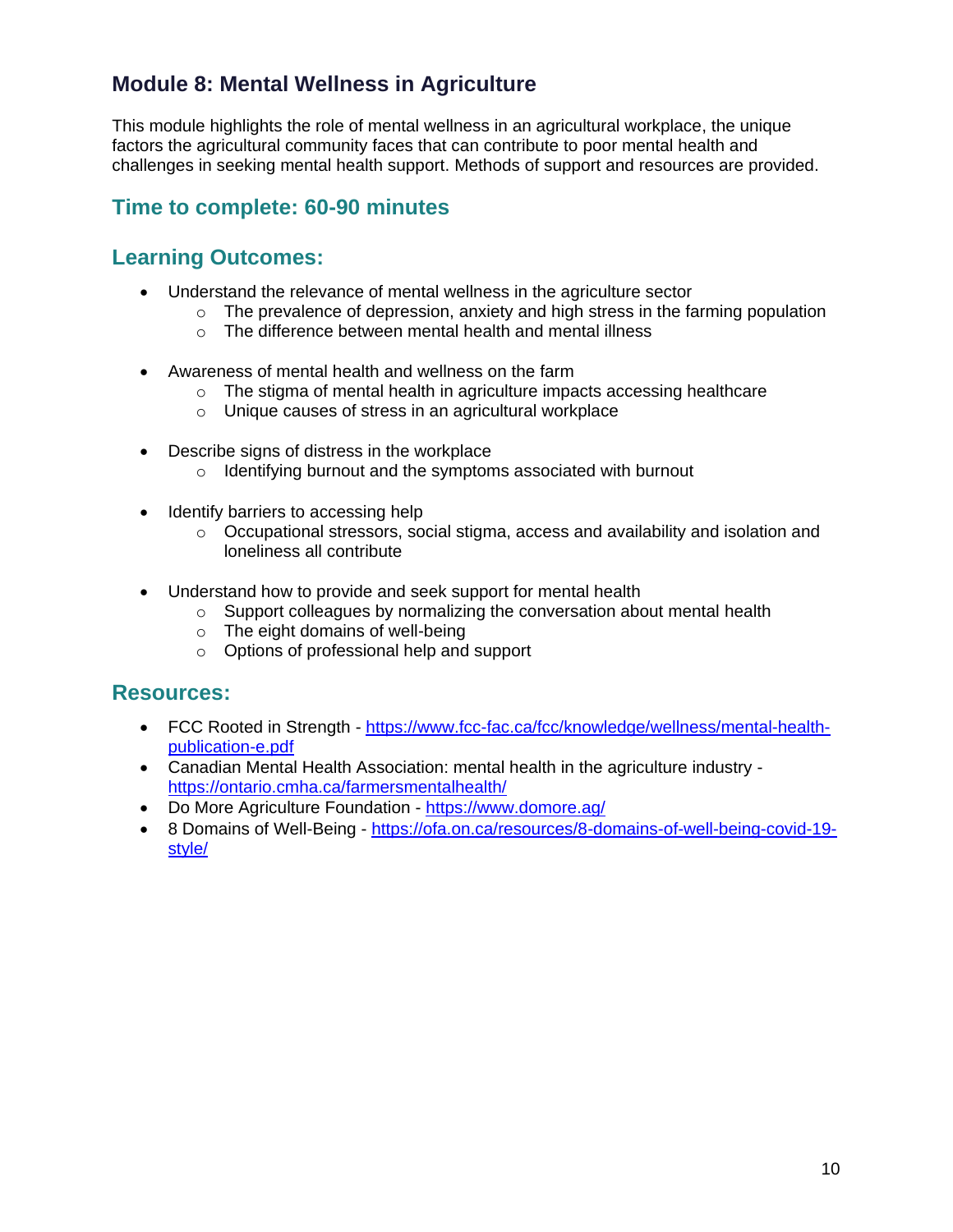# **Module 9: Hand Tool Operation and Safety**

This module introduces common hand and power tools used on farms, and safety measures to avoid hazards when using these tools.

## **Time to complete: 60-90 minutes**

#### **Learning Outcomes:**

- Employer and worker responsibilities
	- o The importance of proper use and precision of hand tool operation
	- $\circ$  The responsibility of employers to inform workers of the hazards of hand tools
	- o The responsibility of workers to be prepared in emergency situations
	- o The responsibility of workers to follow safety guidelines and training procedures
- Working safely with hand held tools
	- o The main causes of hand tool accidents
	- o Safety practices to follow
	- o The importance of hand tool maintenance to prevent accidents
	- o Common hand tools and how they are used
- Working safely with small power tools
	- o Common injuries and hazards of power tool use
	- o Precautions to take when working with power tools
	- o Common power tools used and how to operate safely

- Basic hand tool operation [https://www.ccohs.ca/oshanswers/safety\\_haz/hand\\_tools/general.html](https://www.ccohs.ca/oshanswers/safety_haz/hand_tools/general.html)
- Construction Health and Safety Manual: Hand and Power Tools [https://www.ihsa.ca/rtf/health\\_safety\\_manual/pdfs/tools\\_and\\_techniques/tools.pdf](https://www.ihsa.ca/rtf/health_safety_manual/pdfs/tools_and_techniques/tools.pdf)
- Hand and Power Tools <https://www.osha.gov/sites/default/files/publications/osha3080.pdf>
- Workplace Safety and Prevention Services: Machine, Tools and Equipment <https://www.wsps.ca/resource-hub/articles/machine-tools-and-equipment>